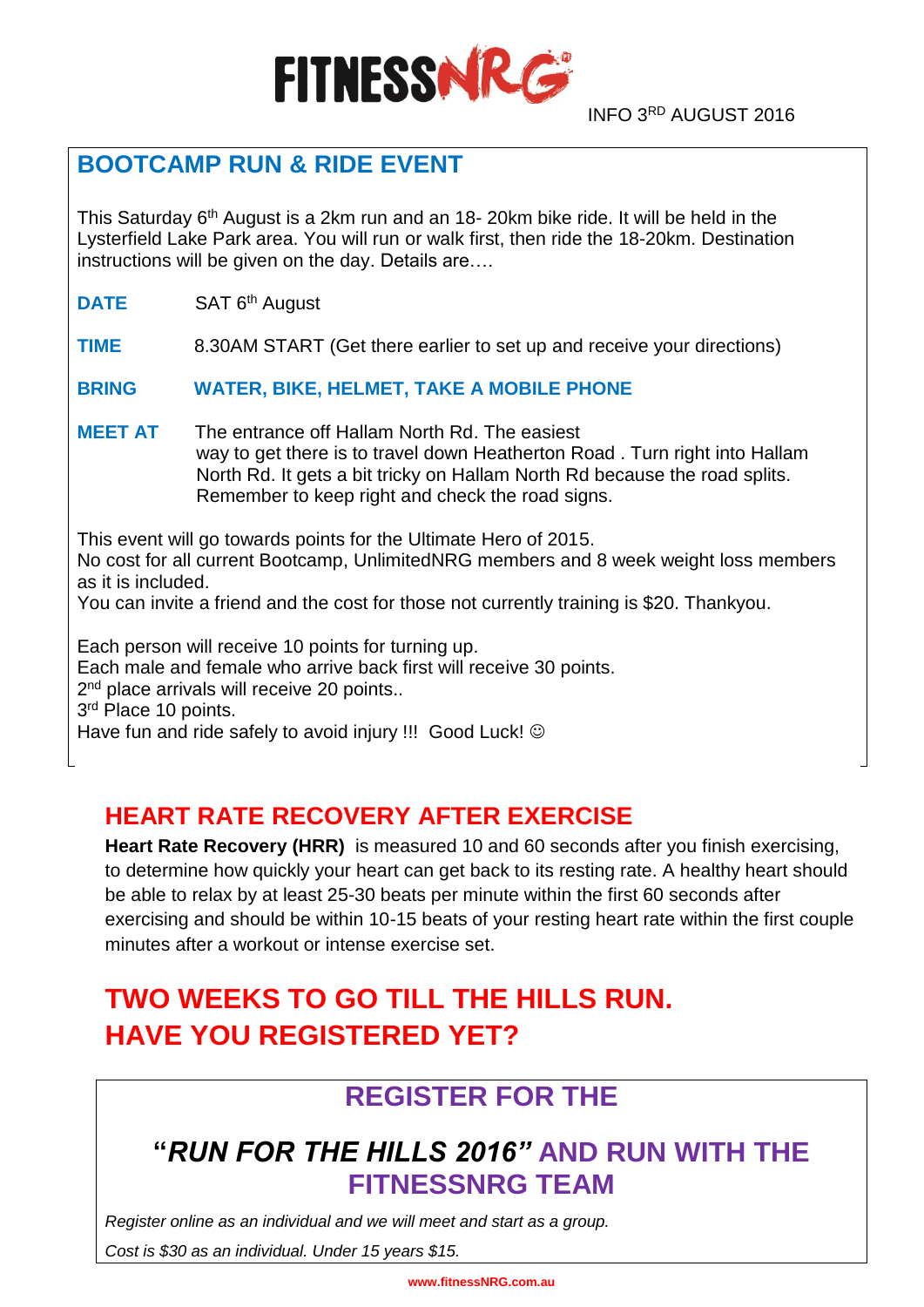### **RECIPE: GLUTEN FREE BANANA NUT BREAD**

#### **Ingredients**

- 1. 3 bananas, mashed, or 1 cup
- 2. 3 eggs
- 3. 1/2 cup almond butter
- 4. 1/4 cup coconut oil, melted
- 5. 1 tsp vanilla extract
- 6. 1/2 cup almond flour
- 7. 1/2 cup coconut flour
- 8. 2 tsp cinnamon
- 9. 1 tsp baking soda
- 10.1/4 tsp salt
- 11.1/2 cup chopped walnuts

#### **Instructions**



- 1. Preheat the oven to 350 degrees F. Line a loaf pan with parchment paper. In a large bowl, add the mashed bananas, eggs, almond butter, coconut oil, and vanilla. Use a hand blender to combine.
- 2. In a separate bowl, mix together the almond flour, coconut flour, cinnamon, baking soda, and salt. Blend the dry ingredients into the wet mixture, scraping down the sides with a spatula. Fold in the walnuts.
- 3. Pour the batter into the loaf pan in an even layer. Bake for 50-60 minutes, until a toothpick inserted into the center comes out clean. Place the bread on a cooling rack and allow to cool before slicing.

## **DO YOU EAT ENOUGH FAT?**

# **FAT AND ITS ROLE IN EXERCISE**

*\*In the first 15 minutes we exercise or move, we tend to lean on carbs as our primary energy source.*

*\*From 15-40 minutes, we lean mostly on proteins as an energy source.*

*\*From 40 minutes up until 2-3 hours, fats serve as our primary energy source.*

*"The Wall," which is commonly referred to is the point at which you become totally carb depleted. If we are not able to transfer our energy requirements between carbohydrates, proteins, and fats, we can carb deplete much faster. It's "fat" that allows us to balance macronutrient use for much longer, leading to prolonged energy and a wall happening as far out as possible — without fats, we don't stand a chance.* **www.fitnessNRG.com.au**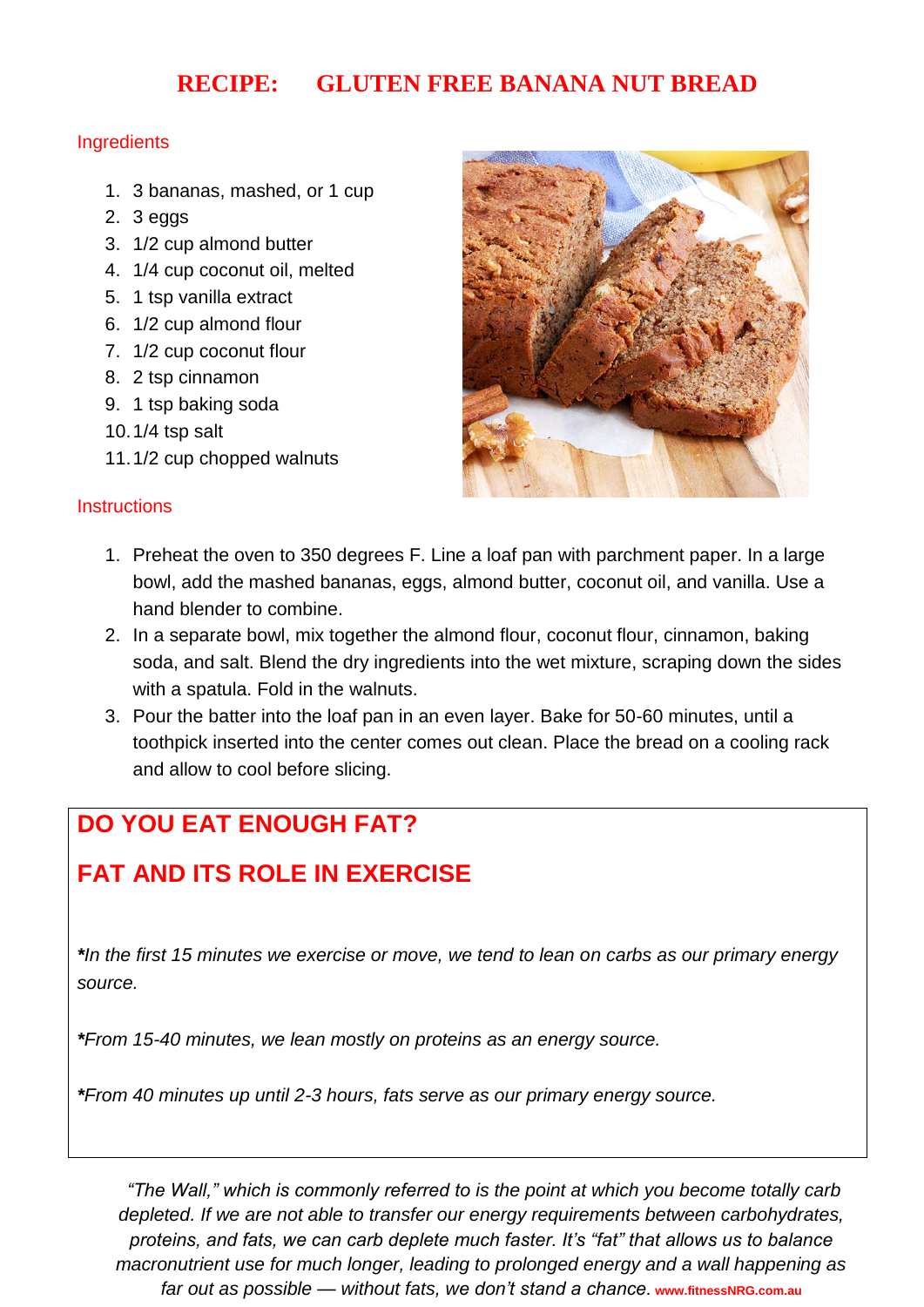### **10 HIGH-FAT FOODS THAT ARE ACTUALLY SUPER HEALTHY**

Ever since fat was demonized, people started eating more sugar, refined carbs and processed foods instead.

As a result, the entire world has become fatter and sicker.

However, times are changing. Studies now show that fat, including [saturated fat,](https://authoritynutrition.com/saturated-fat-good-or-bad/) isn't the devil it was made out to be.

All sorts of healthy foods that happen to contain fat have now returned to the "superfood" scene.

Here are 10 high-fat foods that are actually incredibly healthy and nutritious.

#### **1. Avocados**

The avocado is different from most other fruits.

Whereas most fruits primarily contain [carbs,](https://authoritynutrition.com/how-many-carbs-per-day-to-lose-weight/) avocados are loaded with fats.

In fact, avocados are about 77% fat, by calories, making them even higher in fat than most animal foods.

The main fatty acid is a monounsaturated fat called [oleic acid.](https://en.wikipedia.org/wiki/Oleic_acid) This is also the predominant fatty acid in olive oil, associated with various health benefits.

Avocados are among the best sources of potassium in the diet, even containing 40% more potassium than bananas, a typical high potassium food.

They're also a [great source of fiber,](https://authoritynutrition.com/22-high-fiber-foods/) and studies have shown that they can lower LDL

cholesterol and triglycerides, while raising HDL (the "good") cholesterol.

Even though they are high in fat and calories, one study shows that people who eat [avocados](https://authoritynutrition.com/12-proven-benefits-of-avocado/) tend to weigh less and have less belly fat than those who don't.

**Bottom Line:** Avocados are a fruit, with fat at 77% of calories. They are an excellent source of potassium and fiber, and have been shown to have major benefits for cardiovascular health.

#### **2. Cheese**

[Cheese](https://authoritynutrition.com/foods/cheese/) is incredibly nutritious.

This makes sense, given that an *entire* cup of milk is used to produce a single thick slice of cheese.

It is a great [source of calcium,](https://authoritynutrition.com/15-calcium-rich-foods/) vitamin B12, phosphorus and selenium, and contains all sorts of other nutrients.

It is also very [rich in protein,](https://authoritynutrition.com/how-much-protein-per-day/) with a single thick slice of cheese containing 6.7 grams of protein, same as a glass of [milk.](https://authoritynutrition.com/foods/milk/)

Cheese, like other high-fat dairy products, also contains powerful fatty acids that have been linked to all sorts of benefits, including reduced risk of type 2 diabetes.

**Bottom Line:** Cheese is incredibly nutritious, and a single slice contains a similar amount of nutrients as a glass of milk. It is a great source of vitamins, minerals, quality proteins and healthy fats.

#### **3. Fatty Fish**

One of the few animal products that most people [agree is healthy,](https://authoritynutrition.com/11-health-benefits-of-fish/) is fatty fish.

This includes fish like salmon, trout, mackerel, sardines and herring.

These fish are loaded with heart-healthy omega-3 fatty acids, high quality proteins and all sorts of important nutrients.

Studies show that people who eat fish tend to be much healthier, with a lower risk of heart disease, depression, dementia and all sorts of common diseases.

If you can't (or won't) eat fish, then taking a fish oil supplement can be useful. Cod fish liver oil is best, it contains [all the omega-3s](https://authoritynutrition.com/omega-3-guide/) that you need, as well as plenty of [vitamin D.](https://authoritynutrition.com/vitamin-d-101/)

**Bottom Line:** Fatty fish like salmon is loaded with important nutrients, especially omega-3 fatty acids. Eating fatty fish is linked to improved health, and reduced risk of all sorts of diseases.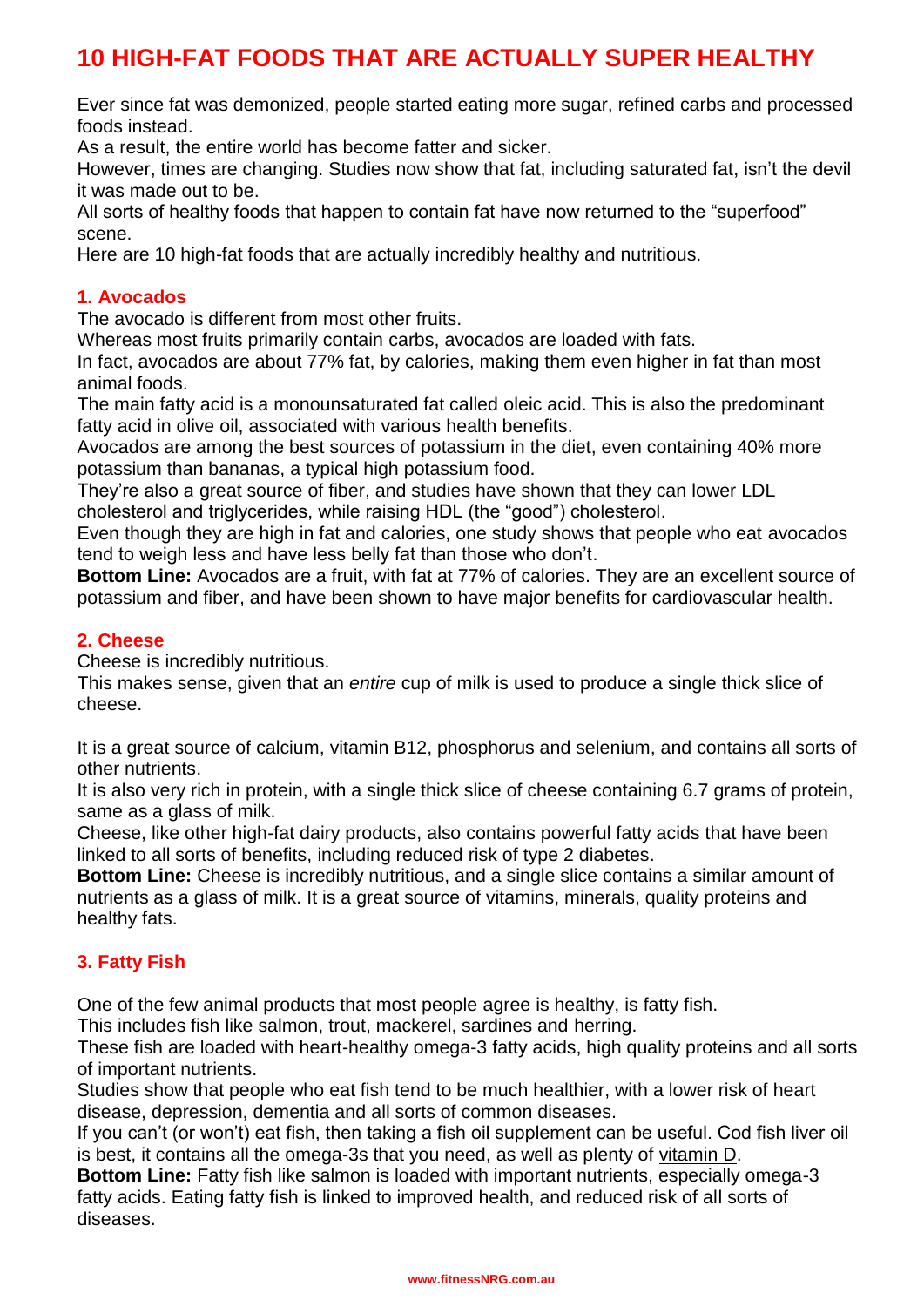#### **4. Whole Eggs**



Whole [eggs](https://authoritynutrition.com/10-proven-health-benefits-of-eggs/) used to be considered unhealthy because the [yolks](https://authoritynutrition.com/are-egg-yolks-bad/) are high in cholesterol and fat.

In fact, a single egg contains 212 mg of cholesterol, which is 71% of the recommended daily intake. Plus, 62% of the calories in whole eggs are from fat.

However, new studies have shown that [cholesterol in eggs](https://authoritynutrition.com/how-many-eggs-should-you-eat/) doesn't affect the cholesterol in the blood, at least not in the majority of people.

What we're left with is one of the most [nutrient dense](https://authoritynutrition.com/11-most-nutrient-dense-foods-on-the-planet/) foods on the planet.

Whole eggs are actually **loaded** with vitamins and minerals. They contain a little bit of almost every single nutrient we need.

They even contain powerful antioxidants that protect the eyes, and lots of choline, a brain nutrient that 90% of people don't get enough of.

Eggs are also a [weight loss friendly food.](https://authoritynutrition.com/20-most-weight-loss-friendly-foods/) They are very fulfilling and high in protein, the most important nutrient for weight loss. Despite being high in fat, people who replace a grain-based breakfast with eggs end up eating fewer calories and losing weight.

The best eggs are omega-3 enriched or pastured. Just don't throw away the yolk, that's where almost all the nutrients are found.

**Bottom Line:** Whole eggs are among the most nutrient dense foods on the planet. Despite being high in fat and cholesterol, they are incredibly nutritious and healthy.

#### **5. Dark Chocolate**



Dark chocolate is one of those rare health foods that actually [taste incredible.](https://authoritynutrition.com/15-health-foods-that-taste-better-than-junk-foods/)

It is very high in fat, with fat at around 65% of calories.

Dark chocolate is 11% fiber and contains over 50% of the RDA for iron, magnesium, copper and manganese.

It is also loaded with [antioxidants,](https://authoritynutrition.com/antioxidants-explained/) so much that it is one of the highest scoring foods tested, even outranking blueberries.

Some of the antioxidants in it have potent biological activity, and can lower blood pressure and protect LDL cholesterol in the blood from becoming oxidized.

Studies also show that people who eat dark chocolate 5 or more times per week are less than half as likely to die from heart disease, compared to people who don't eat dark chocolate.

There are also some studies showing that dark chocolate can improve brain function, and protect your skin from damage when exposed to the sun.

Just make sure to choose quality [dark chocolate,](https://authoritynutrition.com/7-health-benefits-dark-chocolate/) with *at least* 70% cocoa.

**Bottom Line:** Dark chocolate is high in fat, but loaded with nutrients and antioxidants. It is very effective at improving cardiovascular health.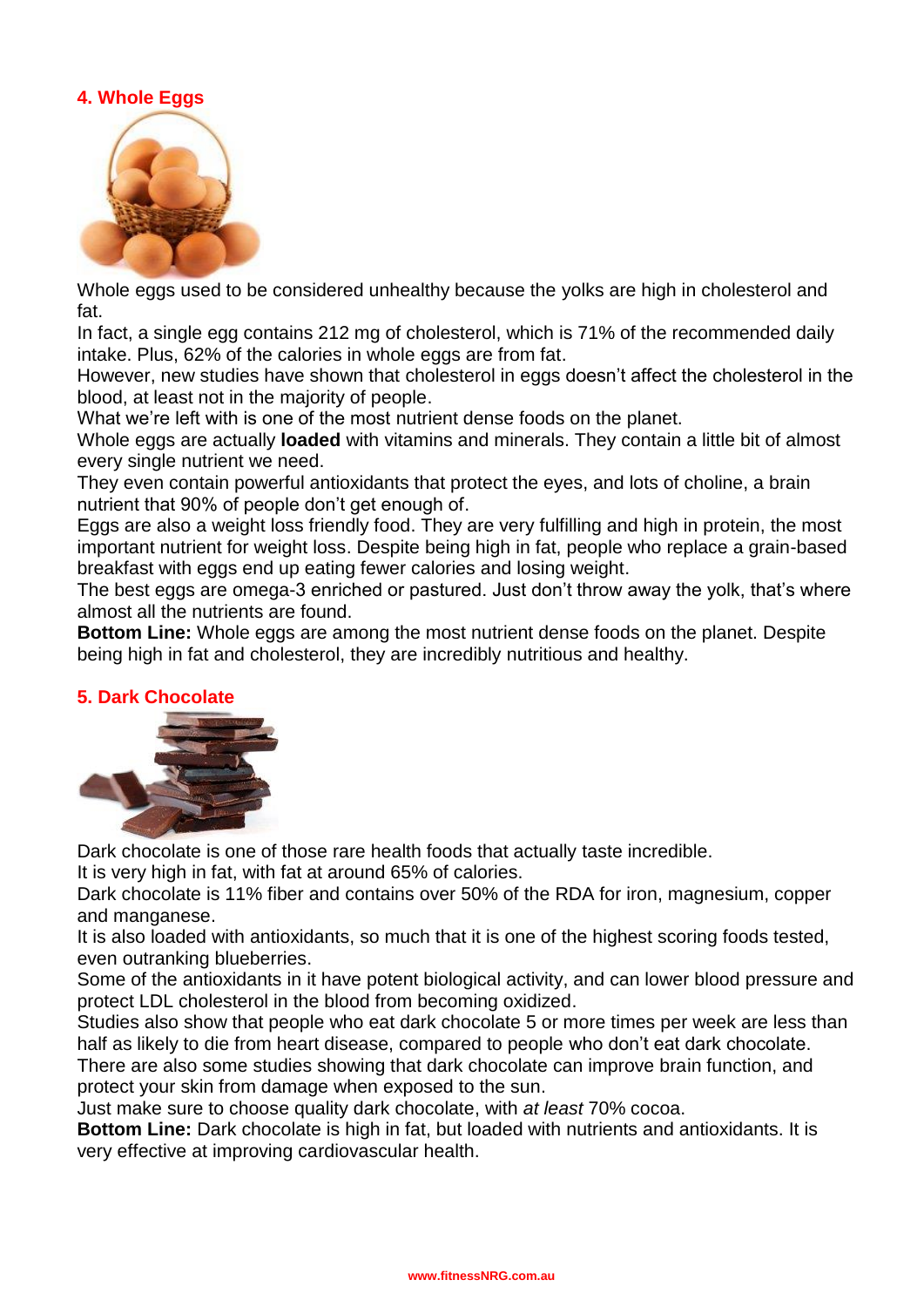#### **6. Nuts**

Nuts are incredibly healthy.

They are high in healthy fats and [fibre](https://authoritynutrition.com/why-is-fiber-good-for-you/), and are a good plant-based source of protein.

Nuts are also high in vitamin E and [loaded with magnesium,](https://authoritynutrition.com/10-foods-high-in-magnesium/) a mineral that most people don't get enough of.

Studies show that people who eat nuts tend to be healthier, and have a lower risk of various diseases. This includes obesity, heart disease and type 2 diabetes.

Healthy nuts include almonds, walnuts, macadamia nuts and numerous others.

**Bottom Line:** Nuts are loaded with healthy fats, protein, vitamin E and magnesium, and are among the best sources of plant-based protein. Studies show that nuts have many health benefits.

#### **7. Chia Seeds**



[Chia seeds](https://authoritynutrition.com/11-proven-health-benefits-of-chia-seeds/) are generally not perceived as a "fatty" food.

However, an ounce (28 grams) of chia seeds actually contains 9 grams of fat.

Considering that almost all the carbs in chia seeds are fibre, the majority of calories in them actually comes from fat.

In fact, by calories, chia seeds are around 80% fat. This makes them an excellent high-fat plant food.

These aren't just any fats either, the majority of the fats in chia seeds consists of the hearthealthy omega-3 fatty acid called ALA.

Chia seeds may also have numerous health benefits, such as lowering blood pressure and having anti-inflammatory effects.

They are also incredibly **[nutritious](https://authoritynutrition.com/foods/chia-seeds/)**. In addition to being loaded with fibre and omega-3s, chia seeds are also packed with minerals.

**Bottom Line:** Chia seeds are very high in healthy fats, especially an omega-3 fatty acid called ALA. They are also loaded with fiber and minerals, and have numerous health benefits.

#### **8. Extra Virgin Olive Oil**



Another fatty food that almost everyone agrees is healthy, is **[extra virgin olive oil](https://authoritynutrition.com/extra-virgin-olive-oil/)**.

This fat is an essential component of **[the Mediterranean diet,](https://authoritynutrition.com/mediterranean-diet-meal-plan/)** which has been shown to have numerous health benefits.

Extra virgin olive oil contains vitamins E and K, and is **loaded** with powerful antioxidants. Some of these antioxidants can fight inflammation and help protect the LDL particles in the blood from becoming oxidized.

It has also been shown to lower blood pressure, improve cholesterol markers and have [all](https://authoritynutrition.com/11-proven-benefits-of-olive-oil/)  [sorts of benefits](https://authoritynutrition.com/11-proven-benefits-of-olive-oil/) related to heart disease risk.

Out of all the healthy fats and oils in the diet, extra virgin olive oil is the king.

**Bottom Line:** Extra virgin olive oil has many powerful health benefits, and is incredibly effective at improving cardiovascular health.